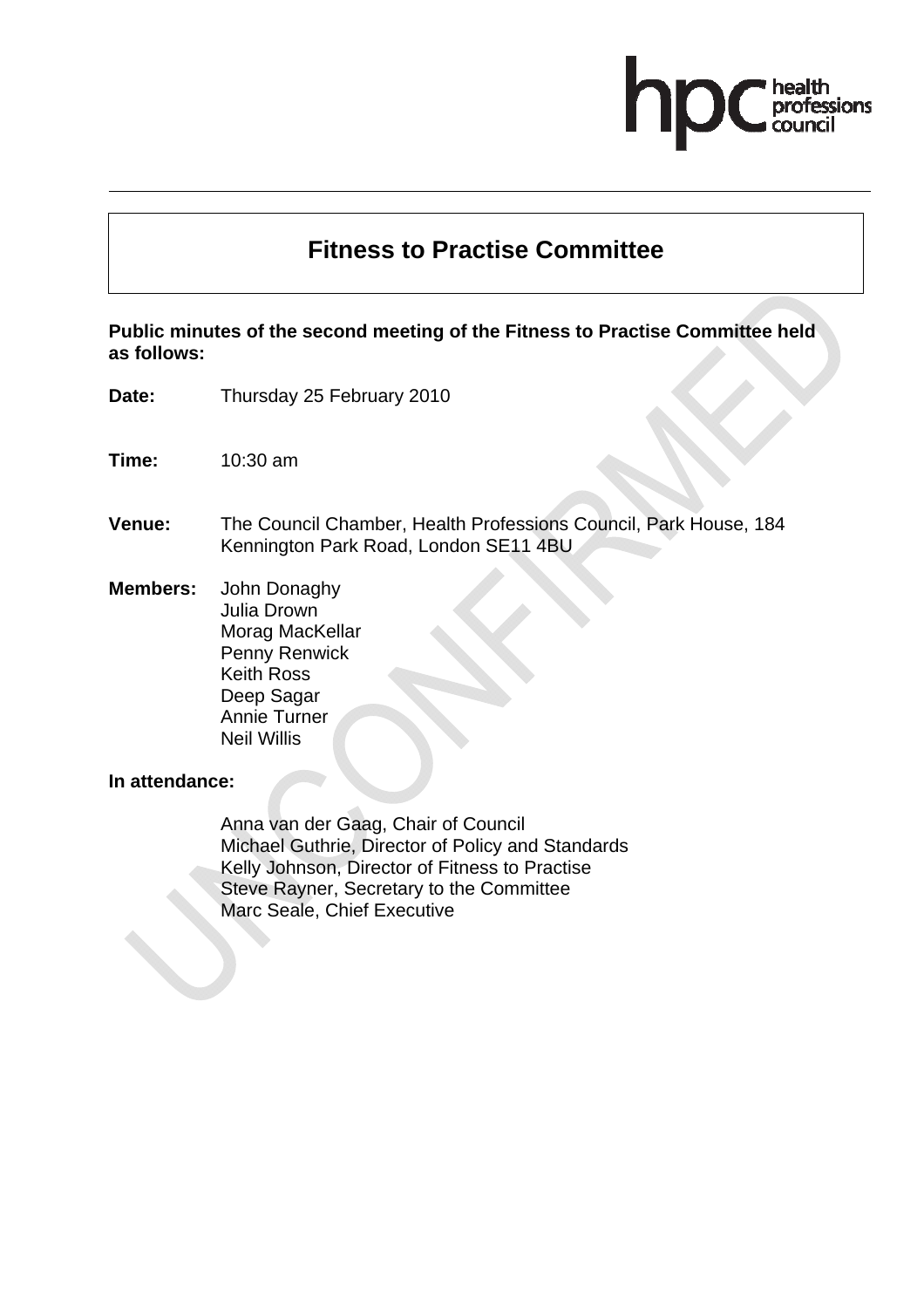# **Item 1.10/01 Chair's welcome**

1.1 The Chair welcomed the Committee to the meeting.

# **Item 2.10/02 Apologies for absence**

2.1 Apologies for absence were received from Mary Clark-Glass.

# **Item 3.10/03 Approval of agenda**

3.1 The Committee approved the agenda.

# **Item 4.10/04 Declaration of members' interests**

4.1 Keith Ross declared an interest in items 11 and 24, which both included reports from CHRE. Keith's wife was a current CHRE Council member. The Committee did not consider this precluded Keith from discussion on either item.

# **Item 5.10/05 Minutes of the last meeting**

5.1 The minutes were accepted as a true record and signed by the Chair.

# **Item 6.10/06 Matters arising from the last meeting**

- 6.1 The Committee received a paper from the Executive recording the matters arising from the last meeting, and the actions taken in relation to those matters
- 6.2 The Committee noted the actions.

# **Item 7.10/07 Chairs report**

7.1 The Chair would be taking part in the recruitment exercise for Legal Assessors

| Date    |     | Ver. Dept/Cmte Doc Type Title |     |                   | <b>Status</b> | Int. Aud. |
|---------|-----|-------------------------------|-----|-------------------|---------------|-----------|
| Various | a - | ETC                           | AGD | Committee minutes | Draft         | Public    |

Public RD: None

DD: None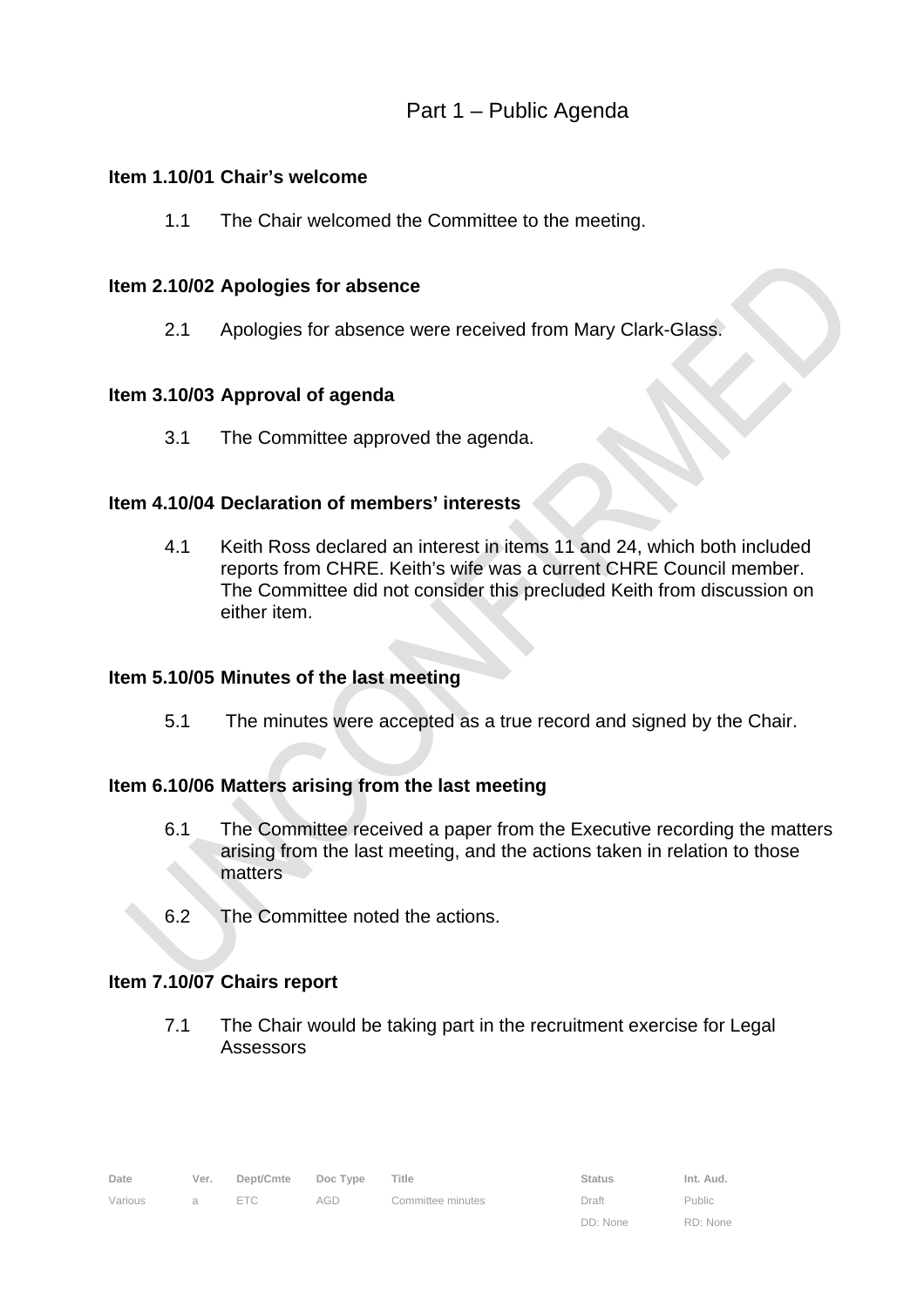# **Item 8.09/08 Director of Fitness to Practise report**

- 8.1 The Committee received a paper from the Executive providing a summary of the work of the Fitness to Practise (FtP) Department from October 2009 to January 2010. The report also included data on various aspects of the FtP process from 2008 to 2010.
- 8.2 The Committee noted that according to projections, the percentage of cases per registrant was unlikely to rise as a result of regulating psychologists.
- 8.3 The Committee noted that the rise in the number of cases during July was due to the transferring to HPC of existing practitioner psychologist cases.
- 8.4 The Committee noted that the forecasting model was designed to ensure that the average length of time to final hearings did not increase, despite changes in the amount of cases.

# **Item 9.10/09 Monitoring Role**

- 9.1 The Committee received a paper from the Executive for discussion providing examples of the key indicators used by the Executive to monitor and ensure the effective management of workload and resources. The paper was a result of a request at the October 2009 meeting of the Committee.
- 9.2 The Committee noted the wide range of data being collected.
- 9.3 The Committee noted that whilst it was useful to have access to the technical management information, such as that data attached to the Directors report at item 8, it was not necessary to see this information at every meeting. This information could be provided to the Committee formally each year as part of the FtP Annual Report.
- 9.4 The Committee agreed that responsibility for monitoring management data fell to the Executive Management team as a matter of course, but that data on key indicators and exception reporting should be submitted to the Committee, in order for it to fulfil its monitoring role..
- **ACTION: Director of Fitness to Practise** to provide data and a commentary on performance against key indicators to future meetings of the committee.
- **ACTION: Director of Fitness to Practise** to submit the draft FtP Annual Report to the Committee for substantive discussion on a yearly basis.

| Date    | Ver. | Dept/Cmte Doc Type |     | Title             | <b>Status</b> | Int. Aud. |
|---------|------|--------------------|-----|-------------------|---------------|-----------|
| Various | a a  | ETC                | AGD | Committee minutes | Draft         | Public    |
|         |      |                    |     |                   | DD: None      | RD: None  |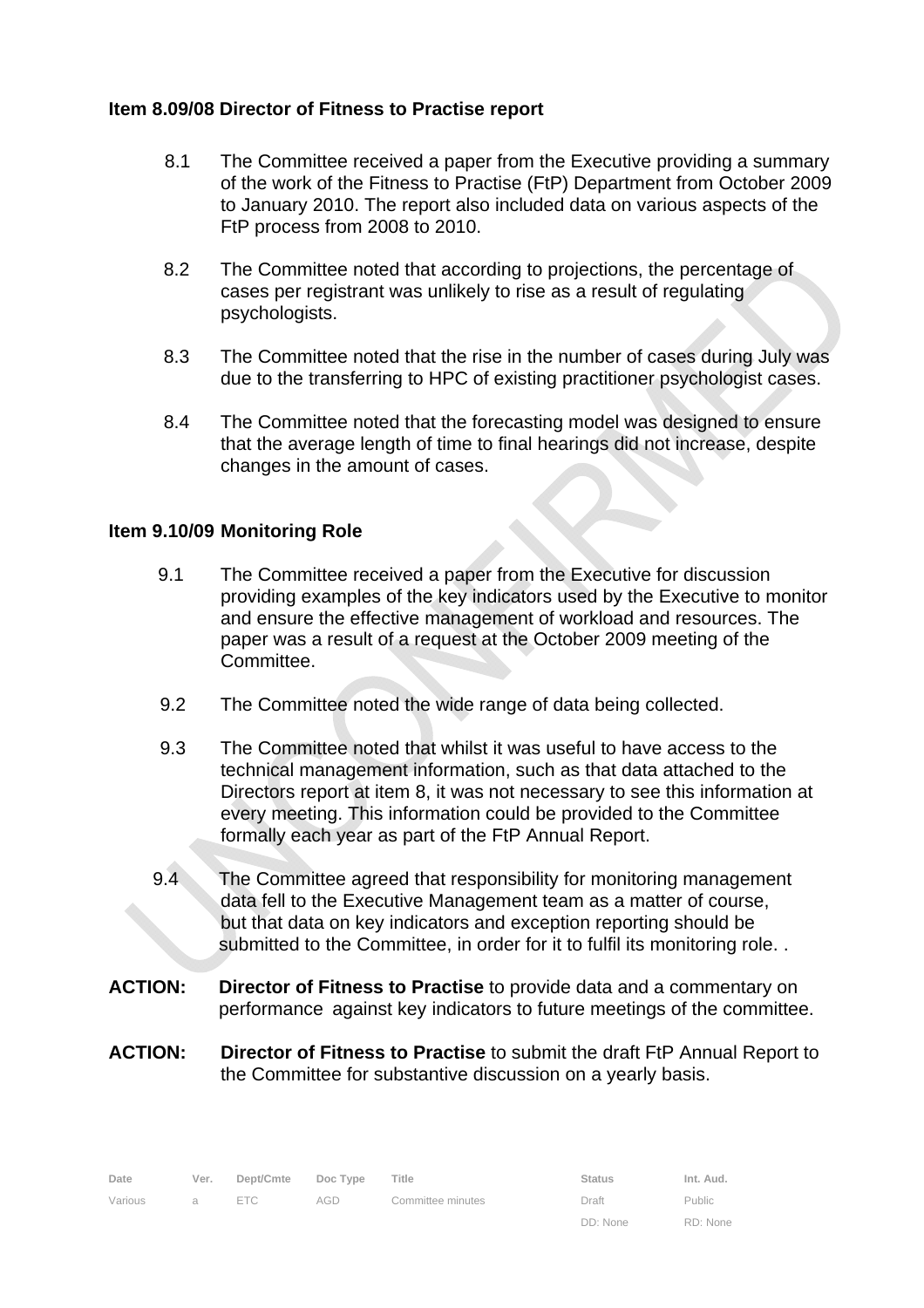# I**tem 10.10/10 Length of time analysis**

- 10.1 The committee received a paper to note from the Executive providing information on the management of fitness to practise cases, and why some cases vary in length of time to conclude. The Committee had requested the information at its meeting in October 2009.
- 10.2 The Committee noted that HPC published guidance for people involved in a number of aspects of the process, including case directions that sought to ensure the effective management of hearings and cases
- 10.3 The Committee noted that there may be other resources available to complainants, such as organisations that provide independent mediation.
- 10.4 The Committee noted that the paper was an extremely useful mechanism to understand the Fitness to Practise process, and that it should be shared with stakeholders such as professional bodies, and potentially developed for public use.
- 10.5 The Committee noted the report.

# **Item 11.10/11 Expectations of complainants**

- 11.1 The Committee received a paper from the Executive for discussion and approval outlining ongoing work on the expectations of complainants. The paper included the report into the expectations of complainants on HPC's Fitness to Practise processes by IpsosMori Social Research Institute and the plan for future work. The work plan also included work that was also part of the Communications department workplan
- 11.2 The Committee noted the value of getting feedback, and agreed that it would be important to keep this area of work under review.
- 11.3 The Committee noted that this work was linked to the work on alternative mechanisms to resolve disputes.
- 11.4 The Committee noted that the FtP process was not designed to be punitive. It was also important for all parties to understand that it was not HPCs role to resolve complaints. It was HPC's role to consider whether a registrants fitness to practise was impaired as a result of an allegation made against them.
- 11.5 The Committee noted that whilst the FtP process was not designed to punitive, the minimum length of time for a case to resolve of 10 months would inevitably feel stressful to registrants involved.

| Date    | Ver.     | Dept/Cmte Doc Type |     | Title             | <b>Status</b> | Int. Aud.     |
|---------|----------|--------------------|-----|-------------------|---------------|---------------|
| Various | $\alpha$ | ETC                | AGD | Committee minutes | Draft         | <b>Public</b> |
|         |          |                    |     |                   | DD: None      | RD: None      |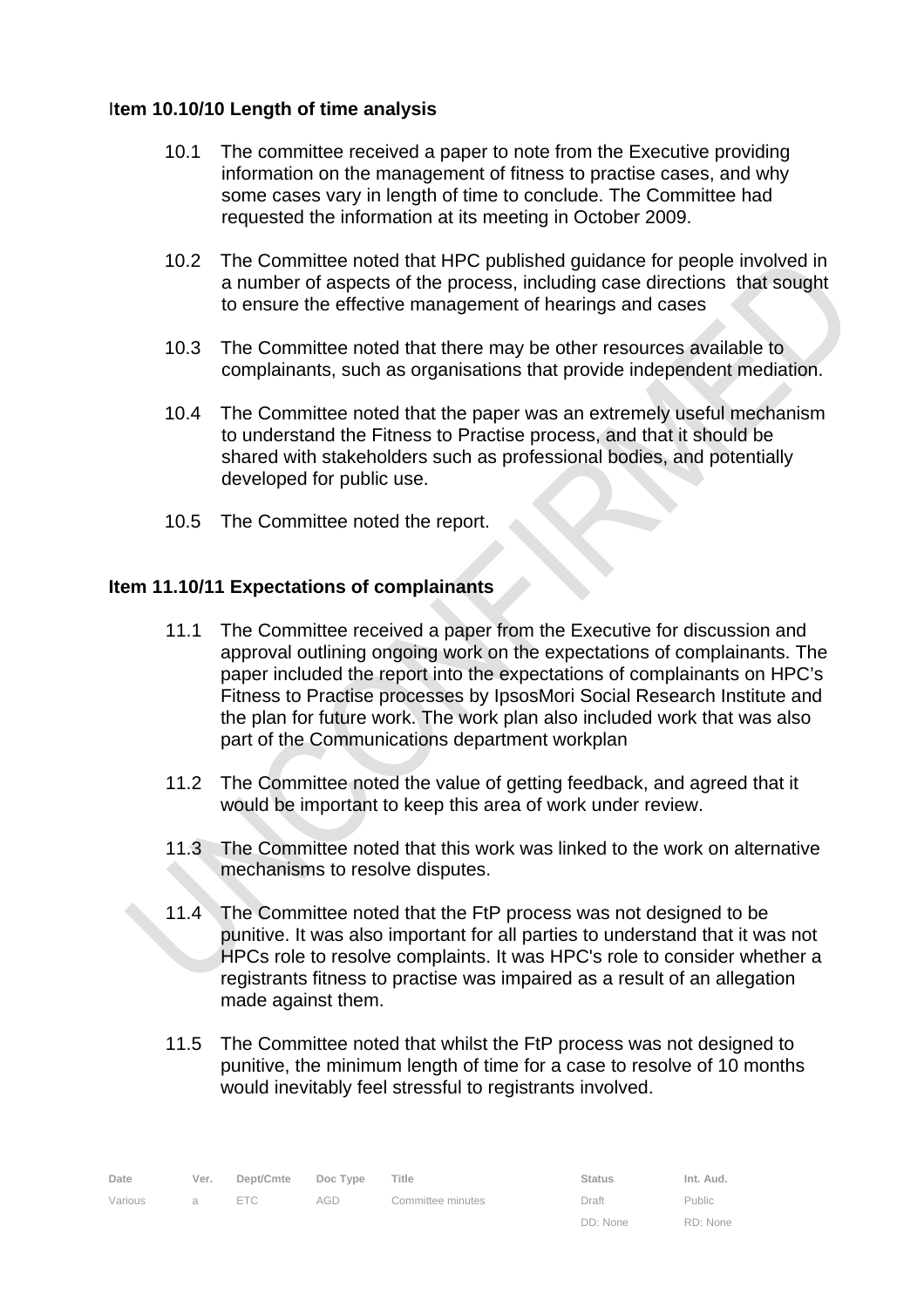- 11.6 The Committee noted that it may be appropriate to signpost complainants to existing appropriate alternate mechanisms for resolving complaints. A method could be the development of a guide or map for complainants outlining circumstances when alternative mechanisms may be most appropriate in resolving complaints.
- 11.7 The Committee approved the work plan.

# **Item 12.10/12 Fitness to Practise Department work plan 2010-2011**

- 12.1 The Committee received a paper from the Executive for discussion and approval setting out the FtP department work plan for 2010-2011, and providing a progress report on the 2009-2010 work plan.
- 12.2 The Committee noted that particular focuses for the Department would be on the delivery of two main projects; the development of an integrated case management system, and work on the expectations of complainants.
- 12.3 The Committee noted that the 2009-2010 work plan was largely complete.
- 12.4 The Committee noted that the high risk of significant tribunal costs recorded on the risk register was unlikely to change from high, due to the nature of the fitness to practise process.
- 12.5 The Committee approved the 2010-2011 work plan.

# **Item 13 Sifting tools and the revised 'Standard of acceptance' practice note**

- 13.1 The Committee received a paper from the Executive for discussion and approval introducing changes to the 'Standard of acceptance' practice note, and asking for approval to make changes to the note in response to future trends as appropriate.
- 13.2 The Committee noted that registrants contributions to public forums such as social networking sites was a significant issue, particularly amongst Students and newly registered practitioners. Any ethical guidance developed should be shared with Education Providers.
- 13.3 The Committee noted that the Policy Department would be reporting to the Education and Training committee in June on CHRE work regarding student fitness to practise investigations.
- **ACTION: Director of Policy and Standards** to ensure that social networking issues are taken into account in the above report to the Education and Training Committee.

| Date    | Ver. | Dept/Cmte Doc Type Title |     |                   | <b>Status</b> | Int. Aud.            |
|---------|------|--------------------------|-----|-------------------|---------------|----------------------|
| Various | a a  | ETC                      | AGD | Committee minutes | Draft         | Public               |
|         |      |                          |     |                   | DD: None      | RD <sup>.</sup> None |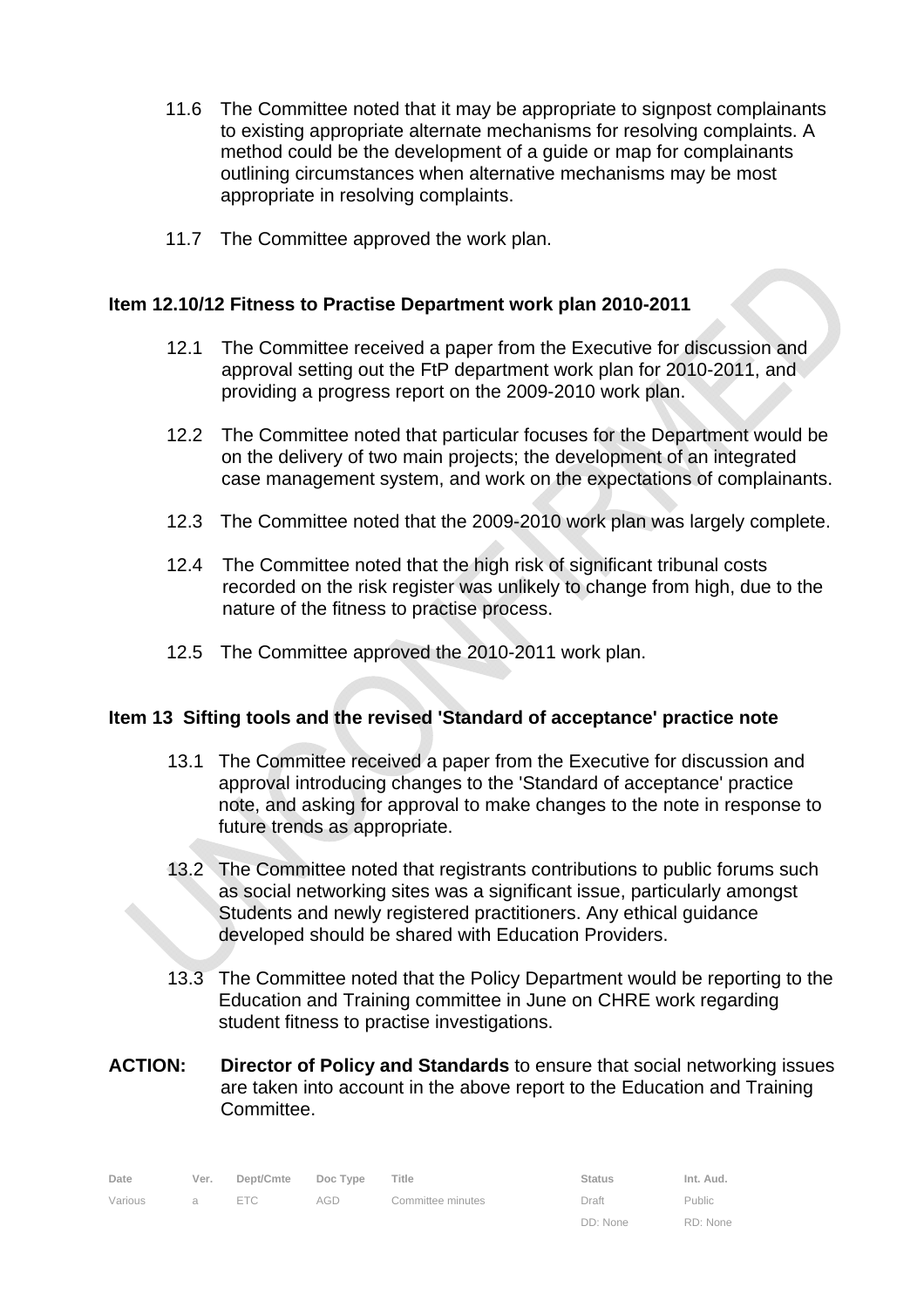- 13.4 The Committee approved the changes to the report, and recommended the text to the Council, subject to minor editing changes.
- 13.5 The Committee agreed that, as future trends emerge, the Executive should revise the Practice note accordingly for approval by the Council.
- **ACTION: Director of Fitness to Practise** to submit practise note to The Council for approval

# **Item 14.10/14 Sharing the registrants response with the complainant**

- 14.1 The Committee received a report from the Executive for discussion and approval introducing the CHRE report on variations between the regulators in handling complaints. The report included the CHRE report, and a discussion paper from HPC, which included recommendations on future work.
- 14.2 The Committee were asked to discuss the report, and make recommendations as to whether HPC should change its current policy in relation to sharing the response of registrants to allegations with complainants.
- 14.3 The Committee noted that FtP cases were not intended as complaint resolution processes. A complaint may form part of HPC's action against a registrant, but HPC did not seek to uphold complaints as such. The case itself was brought by the HPC against the registrant.
- 14.4 The Committee supported the conclusion that it did not naturally follow that a complainant had a right to information from the registrant in FTP cases. It would however be important to ensure that guidance for complainants dealt with this distinction.
- 14.5 The Committee noted that HPC's legal advice was that it was not a legal requirement to share the regisrant's response. The Committee also noted that adding another step to the FtP process would inevitably increase the average duration of cases. Complainants expected cases to be resolved more quickly.
- 14.6 The Committee agreed to recommend that HPC should not change its policy in relation to sharing the registrants response to complainants.

# **Item 15.10/15 Review of 'Not well founded' determinations**

15.1 The Committee received a report from the Executive for discussion and approval reviewing decisions made by panels in cases where allegations against a registrant's fitness to practise were found not to be well founded.

| Date    |                | Ver. Dept/Cmte Doc Type Title |     |                   | <b>Status</b> | Int. Aud.     |
|---------|----------------|-------------------------------|-----|-------------------|---------------|---------------|
| Various | $\overline{a}$ | ETC                           | AGD | Committee minutes | Draft         | <b>Public</b> |
|         |                |                               |     |                   | DD: None      | RD: None      |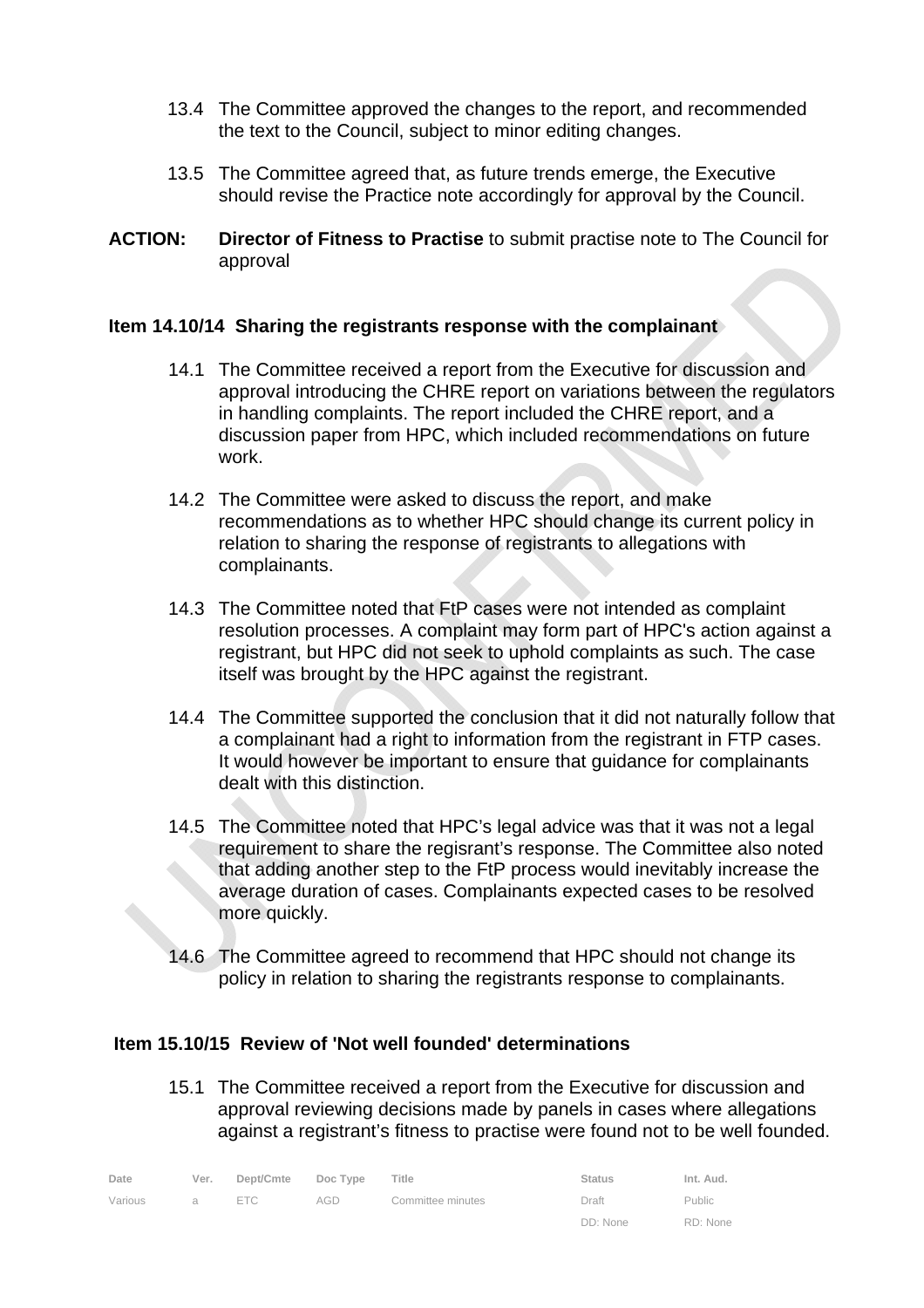- 15.2 The report made recommendations on further work for the Executive resulting from the conclusions of this report, and from the reports at items 11 and 14 on complainants.
- 15.3 The Committee noted that the start of paragraph 3.2 of the report should read "CHRE have considered 11 HPC cases...".
- 15.4 The Committee agreed to the following recommendations.
	- Further guidance should be provided to registrants on the meaning of fitness to practise
	- Further information should be provided to registrants on what information they should consider providing at the case to answer stage
	- No case to answer and not well founded decision making to be an ongoing focus at panel refresher training
	- Further exploration should be undertaken into the meaning of fitness to practise in HPC's context
	- The Executive should keep under review the relevant practice notes in this area and update accordingly
	- When the HPC are unable to prove its case, clear and early indication should be provided to the registrant and complainant to that effect with clear criteria and assessment forms for doing so
	- Registrants are encouraged to attend hearings and to provide their representations.
- **ACTION: Director of Fitness to Practise** to deliver the above recommendations as part of the workplan.

# **Item 16.10/16 Alternative mechanisms for resolving disputes**

- 16.1 The Committee received a paper from the Executive for discussion and approval setting out a piece of work looking at alternative mechanisms for resolving disputes. The report was linked to work on the expectations of complainants and FtP work on reviewing decision making, and was intended to inform Council or Committee decisions on enhancements to the FtP process.
- 16.2 The Committee were invited to discuss the project, and approve the workplan set out in the paper.
- 16.3 The Committee welcomed the fact that the proposal did not just focus on mediation, and the opportunity to revisit the subject in more detail when the project was more developed.
- 16.4 The Committee approved the work plan.

| Date    | Ver.           | Dept/Cmte Doc Type |     | Title             | <b>Status</b> | Int. Aud.     |
|---------|----------------|--------------------|-----|-------------------|---------------|---------------|
| Various | $\overline{a}$ | ETC                | AGD | Committee minutes | Draft         | <b>Public</b> |
|         |                |                    |     |                   | DD: None      | RD: None      |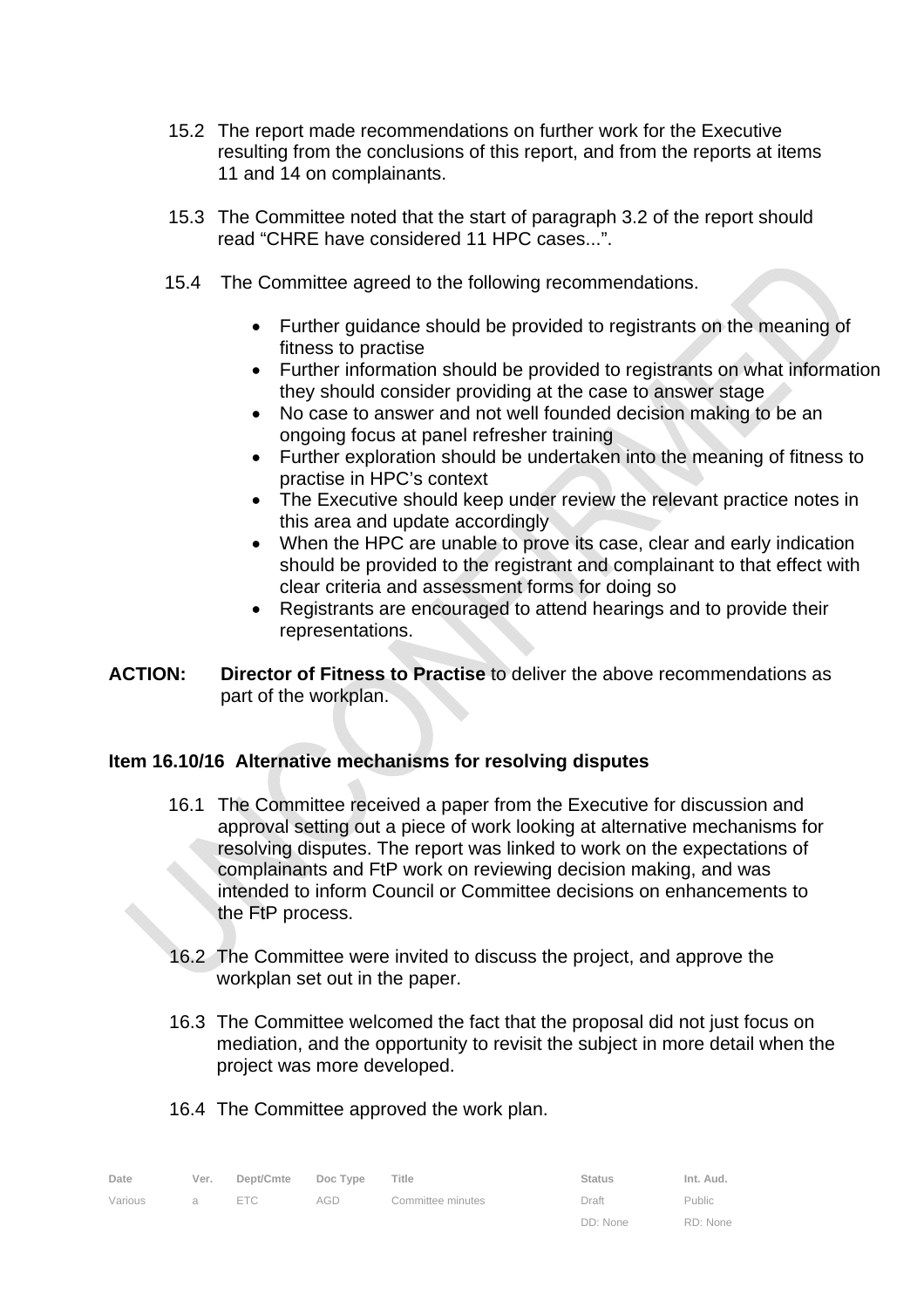# **Item 17.10/17 Reviewing decision making**

- 17.1 The Committee received a paper from the Executive for discussion and approval introducing proposals to conduct an audit of panel decisions, and subsequently review the conclusions of that audit. The review was developed by the Executive following the CHRE's review of the General Social Care Council.
- 17.2 The Committee approved the approach to audit Panel decisions outlined in the paper, and instructed the Executive to provide a report on those audits every six months.
- **ACTION: Director of Policy and Standards and the Director of Fitness to Practise to** arrange for a report to be submitted to the Committee every six months.

#### **Item 18.10/18 PKF FtP audit reports**

- 18.1 The Committee received a paper from the Executive for discussion regarding two reviews undertaken in 2009 by HPC's internal auditor, PKF, into the FtP process. The reports had been commissioned and presented to the Audit Committee.
- 18.2 PKF recommended that, in addition to consideration of the audit by the Audit Committee, a report should be provided to the FtP Committee explaining the reasons why the date for a suspension order review had fallen after the date that the order expired, and the actions the Department had taken to address the matter.
- 18.3 The committee noted that the bulk of work and processes had been shown by the review to be effective.
- 18.4 The Committee noted the action taken by the Executive to address the relevant issues, and was content that appropriate processes would now be followed.

#### **Item 19.10/19 Case Management System update**

- 19.1 The Committee received a paper from the Executive to note providing an update on the Case Management System project.
- 19.2 The Committee noted the update.

#### **Item 20.10/19 Date & time of subsequent meetings:**

| Date    | Ver. | Dept/Cmte Doc Type |     | Title             | <b>Status</b> | Int. Aud. |
|---------|------|--------------------|-----|-------------------|---------------|-----------|
| Various | a a  | ETC                | AGD | Committee minutes | Draft         | Public    |
|         |      |                    |     |                   | DD: None      | RD: None  |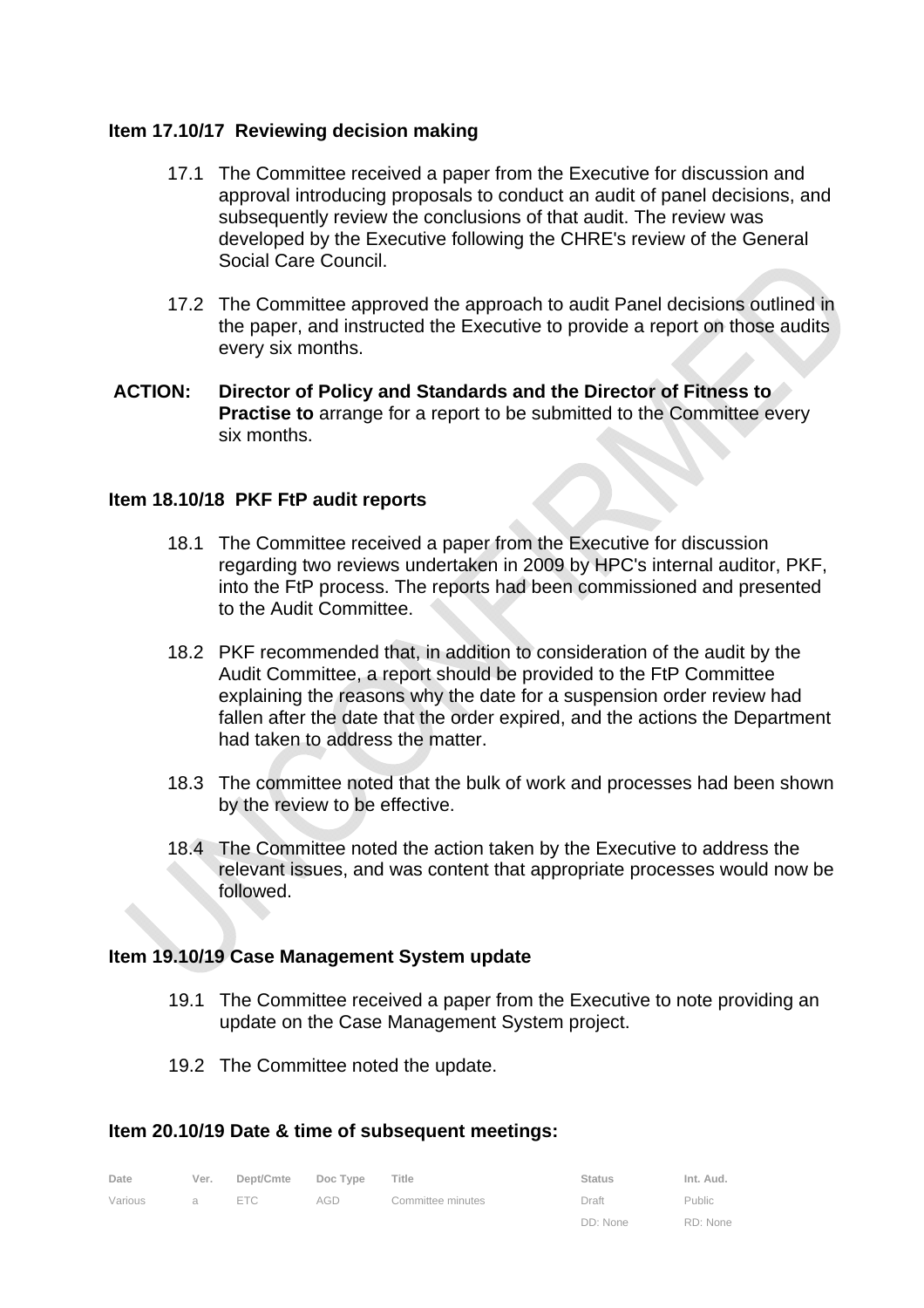20.1 Subsequent meetings of the committee would be held at 10.30am on:

 Thursday 3 June 2010 Thursday 21 October 2010 Wednesday 16 February 2011 Thursday 26 May 2011 Thursday 13 October 2011

# Part 2 – Private agenda

# **Resolution**

The Committee agreed to adopt the following resolution:-

"The Committee resolves that the remainder of the meeting shall be held in private, because the matters being discussed relate to the following;

information relating to a registrant, former registrant or application for registration;

any issue relating to legal proceedings which are being contemplated or instituted by or against the Council; and

any other matter which, in the opinion of the Chair, is confidential or the public disclosure of which would prejudice the effective discharge of the Council's functions.

# **Item 23.10/23 High Court update**

- 23.1 The Committee received a paper to note from the Executive providing an update on cases considered by the High Court since December 2008.
- 23.2 The committee noted that learning points from cases were fed back into the development of practice notes, Panel procedure development and training.

# **Item 24.10/24 CHRE learning points**

24.1 The Committee received a report from the Executive to note regarding reviews of Conduct and Competence and Investigating Committee decisions carried out by CHRE.

DD: None

RD: None

24.2 The Committee noted the report.

| Date    |                | Ver. Dept/Cmte Doc Type Title |     |                   | <b>Status</b> | Int. Aud. |
|---------|----------------|-------------------------------|-----|-------------------|---------------|-----------|
| Various | $\overline{a}$ | FTC.                          | AGD | Committee minutes | Draft         | Public    |